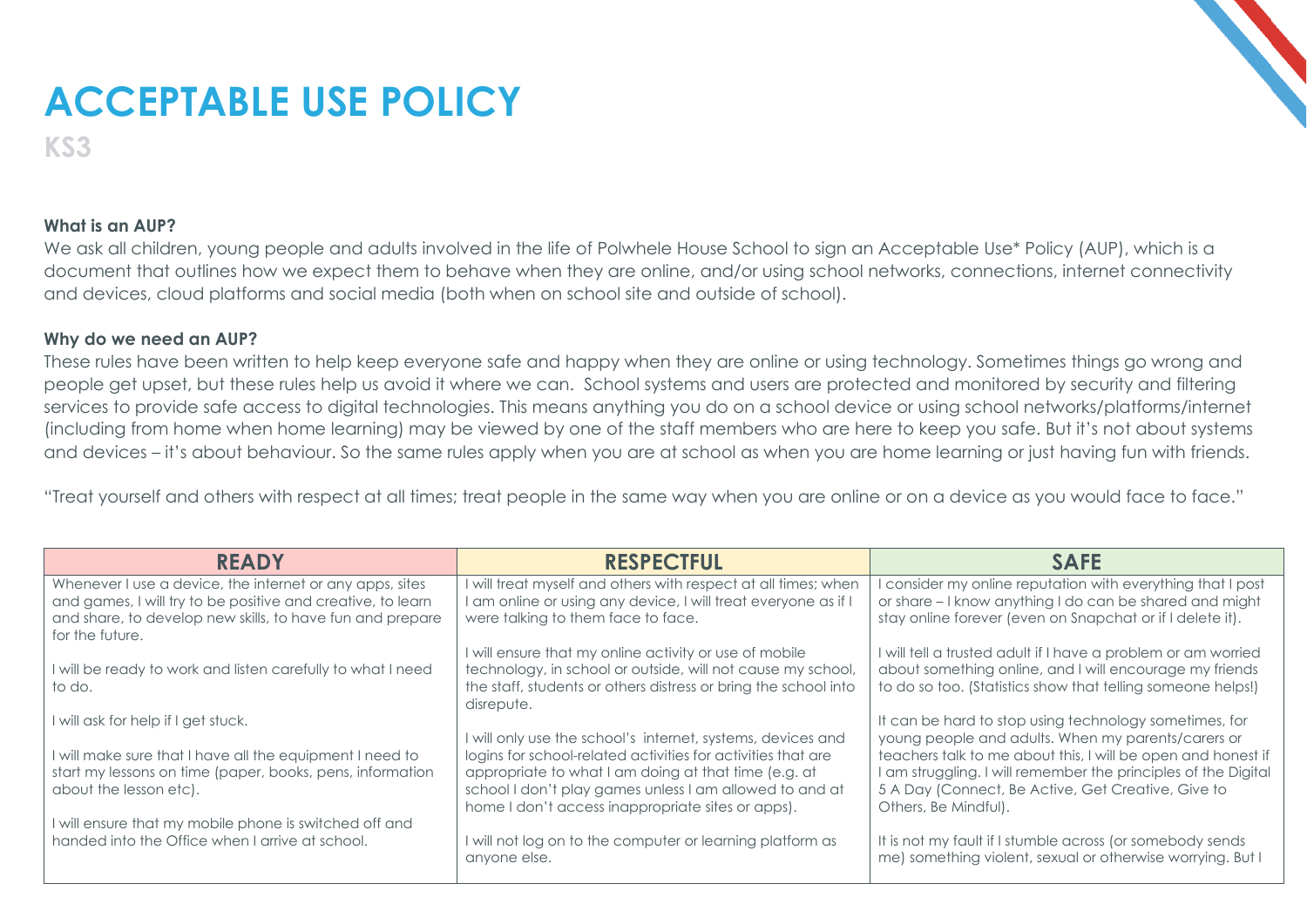| I will not bring in/wear a smart watch or other wearable | I will behave in the IT suite and online the same way I                                                                                                                                                                                      | will not share or forward it, and I will ask a trusted adult for                                                                                                                                                                                                                                                                             |
|----------------------------------------------------------|----------------------------------------------------------------------------------------------------------------------------------------------------------------------------------------------------------------------------------------------|----------------------------------------------------------------------------------------------------------------------------------------------------------------------------------------------------------------------------------------------------------------------------------------------------------------------------------------------|
| device.                                                  | behave in the classroom, following the school rules and<br>class expectations.                                                                                                                                                               | advice/help.                                                                                                                                                                                                                                                                                                                                 |
|                                                          |                                                                                                                                                                                                                                              | If I see anything that shows people hurting themselves or                                                                                                                                                                                                                                                                                    |
|                                                          | I will behave well, even when I believe nobody is<br>watching.                                                                                                                                                                               | encouraging others to do so, I will report it on the app, site<br>or game and tell a trusted adult straight away.                                                                                                                                                                                                                            |
|                                                          | I will not use chat messages whilst I am in my lessons.                                                                                                                                                                                      | I keep my own and other people's personal information<br>safe and private online (this could include names,                                                                                                                                                                                                                                  |
|                                                          | I will not use other programs, websites or platforms whilst I<br>am in lessons.                                                                                                                                                              | addresses, email addresses, telephone numbers, age,<br>gender, educational details, financial details etc). I will<br>not share my login or others' login details and links to                                                                                                                                                               |
|                                                          | I will respect others' work and property and will not<br>access, copy, remove or otherwise alter any other user's                                                                                                                            | lessons with anyone else.                                                                                                                                                                                                                                                                                                                    |
|                                                          | files, without the owner's knowledge and permission.                                                                                                                                                                                         | I know that not everything or everyone online is honest or<br>truthful and information I see online could be biased and                                                                                                                                                                                                                      |
|                                                          | I will use the internet, apps, sites & games responsibly; I will<br>not use any that are inappropriate for school use or for my<br>age, including sites which encourage hate or                                                              | misleading. I know that people I meet online may not<br>always be who they say they are. If someone online<br>suggests meeting up, I will immediately talk to an adult.                                                                                                                                                                      |
|                                                          | discrimination.                                                                                                                                                                                                                              | I know that all school devices and systems are monitored                                                                                                                                                                                                                                                                                     |
|                                                          | I understand that bullying online or through using<br>technology is just as unacceptable as any other type of                                                                                                                                | to help keep me safe.                                                                                                                                                                                                                                                                                                                        |
|                                                          | bullying, and I will not use technology to bully,<br>impersonate, harass, threaten, make fun of or upset<br>anyone, at school or outside. I will stand up for my friends<br>and not be a bystander and report any incidents to a<br>teacher. | I understand the risks and will not try to upload, download<br>or access any materials which are illegal or inappropriate<br>or may cause harm or distress to others, nor will I try to use<br>any programmes or software that might allow me to<br>bypass the filtering / security systems in place to prevent<br>access to such materials. |
|                                                          | When I am at school, I will only message or mail people if                                                                                                                                                                                   |                                                                                                                                                                                                                                                                                                                                              |
|                                                          | it's relevant to my learning and I will only use my school<br>email address.                                                                                                                                                                 | I know some sites, games and apps have age restrictions<br>(most social media are 13+) and I should respect this. 18-<br>rated games are not more difficult but are inappropriate                                                                                                                                                            |
|                                                          | Where work is protected by copyright, I will not try to<br>download copies (including music and videos).                                                                                                                                     | for young people. I will not use the school systems or<br>devices for on-line gaming, on-line gambling, internet<br>shopping, file sharing, or video broadcasting (eg                                                                                                                                                                        |
|                                                          | I will only use my personal devices (mobiles, smartwatches<br>etc) in school if I have been given permission, and I will                                                                                                                     | YouTube), unless I have permission of a member of staff to<br>do so.                                                                                                                                                                                                                                                                         |
|                                                          | never take or distribute photos (secret or otherwise),<br>videos, snips, screenshots or recordings of teachers or<br>students, including when learning remotely.                                                                             | I will be careful when opening files and attachments,<br>checking for viruses etc. If I am unsure I will not open a file,<br>hyperlink or any other attachment.                                                                                                                                                                              |
|                                                          | I will respect my body and other people's - part of that                                                                                                                                                                                     |                                                                                                                                                                                                                                                                                                                                              |
|                                                          | means using positive words about myself and others; it<br>also means not revealing too much on camera and not                                                                                                                                | Livestreaming can be fun, but I always check my privacy<br>settings and know who can see what and when. If I                                                                                                                                                                                                                                 |
|                                                          | sharing or posting photos or videos that show me or<br>anyone else without all of my/their clothes on.                                                                                                                                       | livestream, my parents/carers know about it.                                                                                                                                                                                                                                                                                                 |
|                                                          |                                                                                                                                                                                                                                              | I know new online friends might not be who they say they<br>are, so I am always very careful when someone wants to                                                                                                                                                                                                                           |